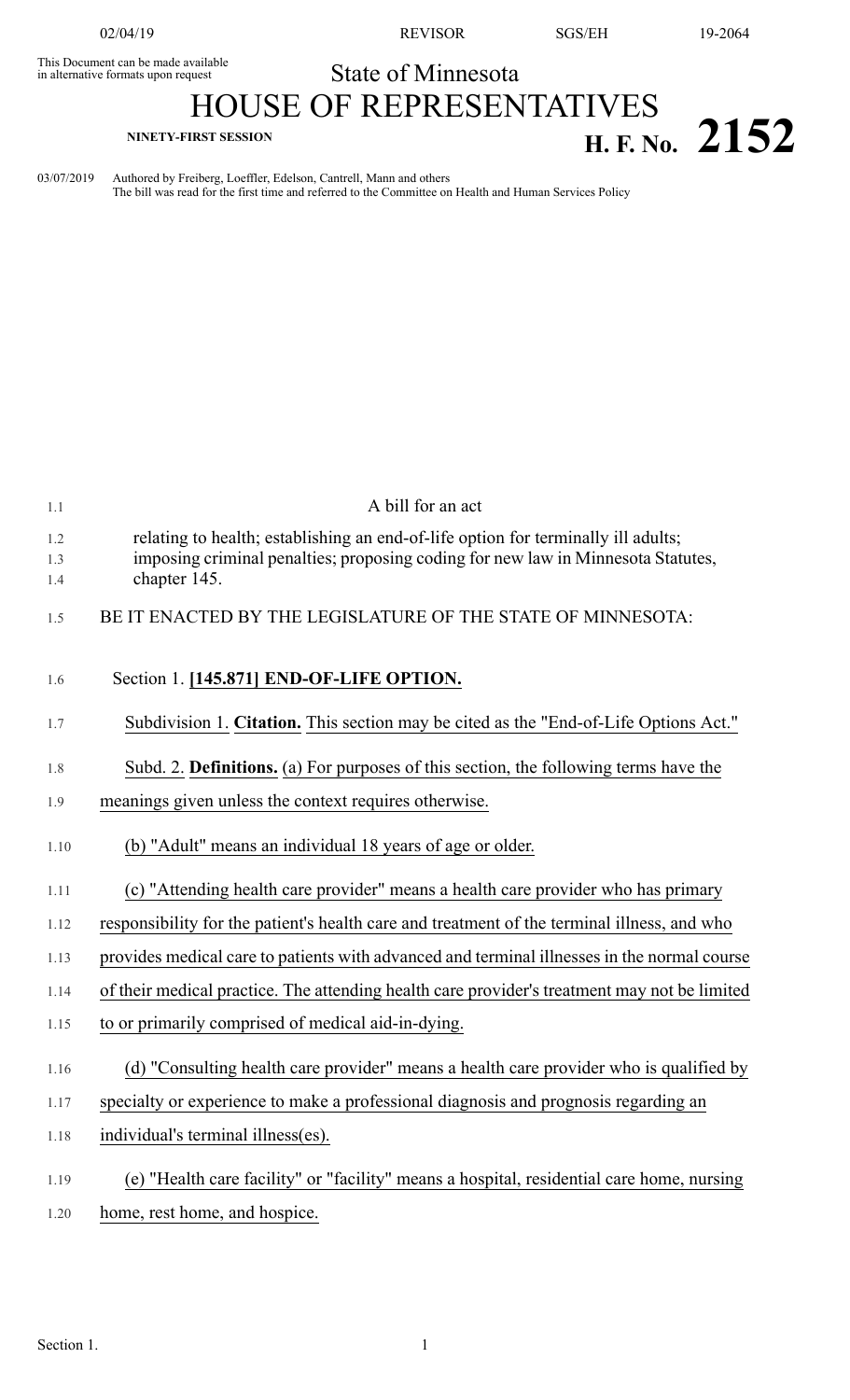| 2.1     | (f) "Health care provider" or "provider" means a person who is licensed, certified,              |
|---------|--------------------------------------------------------------------------------------------------|
| 2.2     | registered or otherwise authorized or permitted by law to administer health care or prescribe    |
| 2.3     | and dispense medication under the provider's scope of practice including:                        |
| 2.4     | (1) a doctor of medicine or a doctor of osteopathic medicine licensed under chapter 147          |
| 2.5     | or prior to May 1, 1963, sections 148.11 to 148.16;                                              |
| 2.6     | (2) an advanced practice registered nurse licensed under chapter 148 and certified by a          |
| 2.7     | national nurse certification organization acceptable to the Board of Nursing to practice as      |
| $2.8\,$ | a clinical nurse specialist or nurse practitioner; and                                           |
| 2.9     | (3) a pharmacist licensed under chapter 151.                                                     |
| 2.10    | (g) "Informed decision" means a decision by a terminally ill adult to request and obtain         |
| 2.11    | a prescription for medication that the terminally ill adult may self-administer for a peaceful   |
| 2.12    | death that is based on an understanding and acknowledgment of the relevant medical facts         |
| 2.13    | and that is made after being fully informed by the attending health care provider of:            |
| 2.14    | (1) the terminally ill adult's medical diagnosis and prognosis of six months or less;            |
| 2.15    | (2) any feasible alternative, concurrent or additional treatment opportunities, including        |
| 2.16    | but not limited to comfort care, palliative care, hospice care and pain control. Nothing in      |
| 2.17    | this section will be construed to limit the information or counseling a health care provider     |
| 2.18    | must provide to a patient in order to meet the medical standard of care and to obtain informed   |
| 2.19    | consent for subsequent medical treatment;                                                        |
| 2.20    | (3) the potential risks associated with taking the medication to be prescribed for medical       |
| 2.21    | aid-in-dying;                                                                                    |
| 2.22    | (4) the probable result of taking the medication to be prescribed for medical aid-in-dying;      |
| 2.23    | and                                                                                              |
| 2.24    | (5) the choices available to the terminally ill adult that demonstrate the terminally ill        |
| 2.25    | adult's self determination, including the possibility that the terminally ill adult may choose   |
| 2.26    | not to fill the prescription for the medication, or may fill the prescription for the medication |
| 2.27    | but may decide not to self-administer the medication.                                            |
| 2.28    | (h) "Licensed mental health care professional" means a psychiatrist, psychologist, or            |
| 2.29    | clinical social worker licensed under the respective boards of practice.                         |
| 2.30    | (i) "Medical aid-in-dying" means the practice of evaluating an informed decision to              |
| 2.31    | request medical aid-in-dying medication by eligible individuals and writing a prescription       |
| 2.32    | for qualified individuals according to established standards of medical care.                    |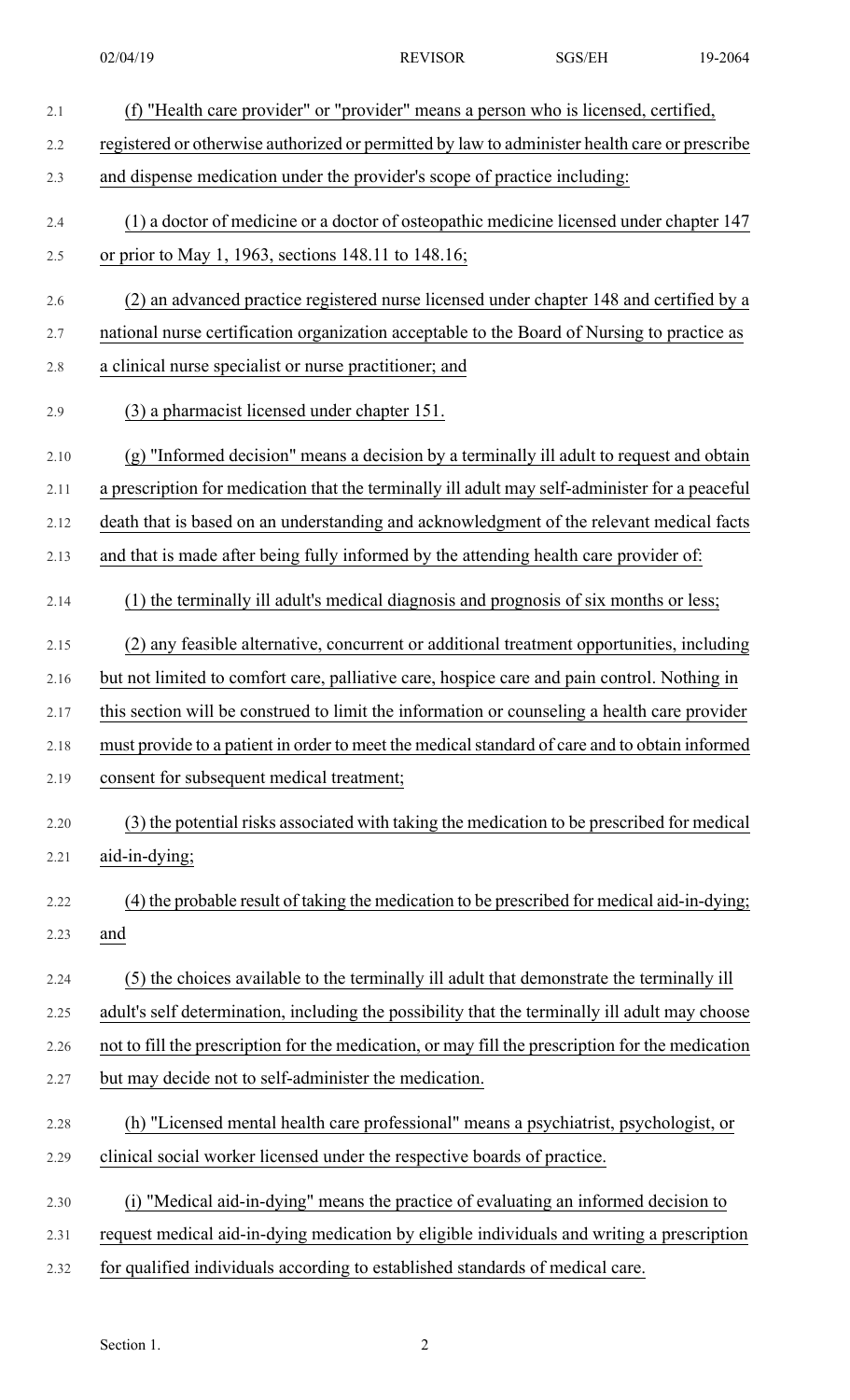| 3.1  | (j) "Medically confirmed" means the consulting health care provider agrees with the             |
|------|-------------------------------------------------------------------------------------------------|
| 3.2  | medical opinion of the attending health care provider after the consulting health care provider |
| 3.3  | evaluates the terminally ill adult and the terminally ill adult's relevant medical records.     |
| 3.4  | (k) "Mental capacity" or "mentally capable" means in the opinion of the terminally ill          |
| 3.5  | adult's attending health care provider and consulting health care provider, or licensed mental  |
| 3.6  | health care professional if an opinion is requested under subdivision 11, the terminally ill    |
| 3.7  | adult has the ability to make and communicate an informed decision to health care providers.    |
| 3.8  | (1) "Prognosis of six months or less" means a prognosis resulting from a terminal illness       |
| 3.9  | that will, within reasonable medical judgment, result in death within six months.               |
| 3.10 | (m) "Qualified individual" means a terminally ill adult with a prognosis of six months          |
| 3.11 | or less, who has the mental capacity to make an informed decision and has made an informed      |
| 3.12 | decision to request medical aid-in-dying, and has satisfied the requirements of this section    |
| 3.13 | in order to obtain a prescription for medical aid-in-dying medication to bring about a peaceful |
| 3.14 | death.                                                                                          |
| 3.15 | (n) "Self-administer" means an individual performing an affirmative, conscious, voluntary       |
| 3.16 | act to take medication for medical aid-in-dying to bring about the terminally ill adult's own   |
| 3.17 | peaceful death.                                                                                 |
| 3.18 | (o) "Terminal illness" means an incurable and irreversible illness that will, within            |
| 3.19 | reasonable medical judgment, result in death.                                                   |
| 3.20 | Subd. 3. Information to patients. (a) Nothing in this section shall be construed to lessen      |
| 3.21 | the requirements in section 144.651.                                                            |
| 3.22 | (b) A health care provider must provide sufficient information to terminally ill adults         |
| 3.23 | regarding all available treatment options and alternatives, and the foreseeable risks and       |
| 3.24 | benefits of each, so that the terminally ill adult may make an independent, informed, and       |
| 3.25 | voluntary decision regarding end-of-life health care.                                           |
| 3.26 | (c) Failure to inform a terminally ill adult who requests additional information about          |
| 3.27 | available end-of-life treatments including medical aid-in-dying, or failing to refer the        |
| 3.28 | terminally ill adult to another health care provider who can provide the information, shall     |
| 3.29 | be considered a failure to obtain informed consent for subsequent medical treatment.            |
| 3.30 | Subd. 4. Standard of care. (a) Health care providers who provide end-of-life services           |
| 3.31 | covered under this section shall meet or exceed the standard of care of the provider's scope    |
| 3.32 | of practice.                                                                                    |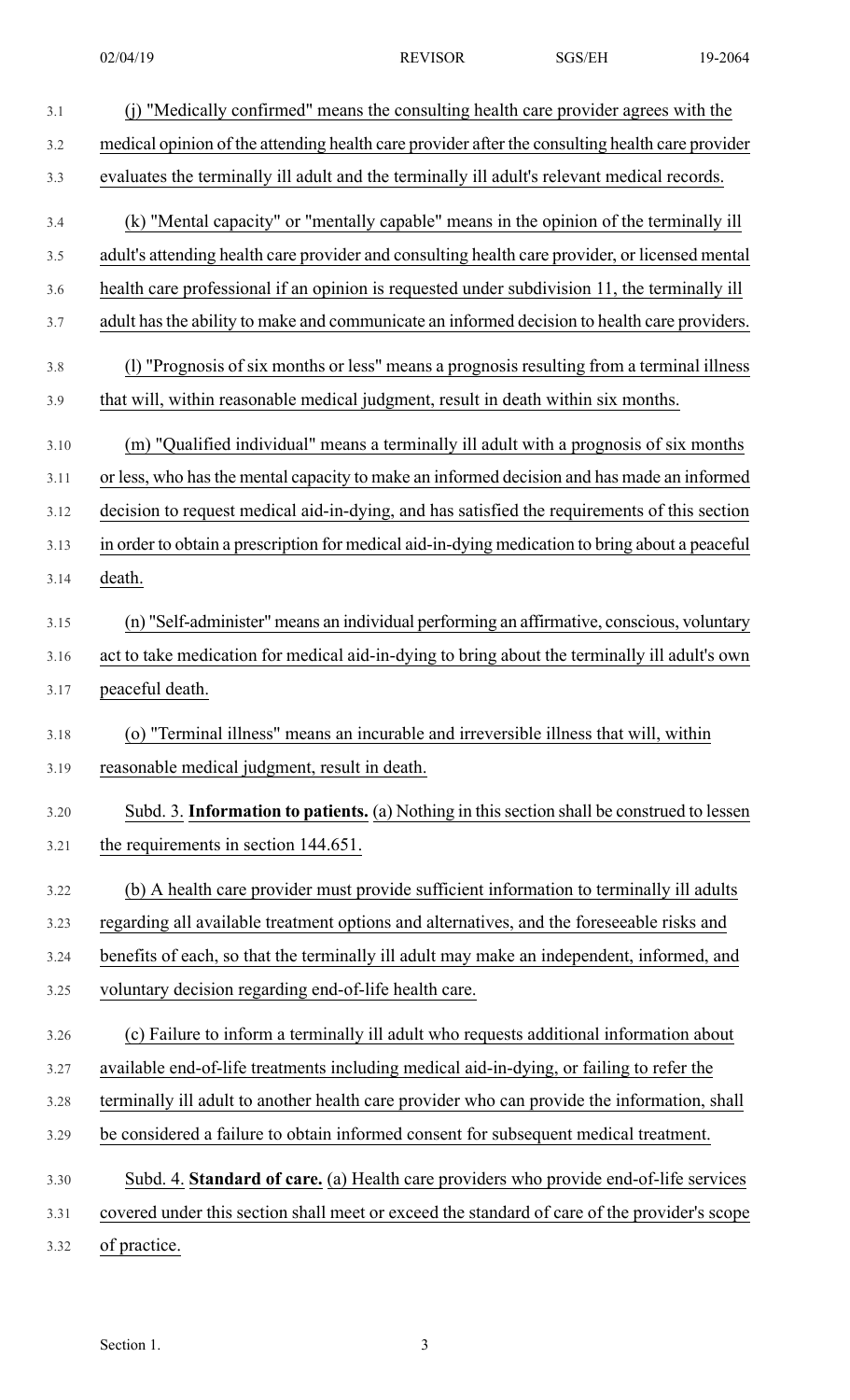| 4.1  | (b) If a health care provider is unable or unwilling to provide care related to medical        |
|------|------------------------------------------------------------------------------------------------|
| 4.2  | aid-in-dying for a qualified individual's request for medical aid-in-dying, nothing in this    |
| 4.3  | section exempts a health care provider from meeting the medical standard of care under the     |
| 4.4  | provider's scope of practice, including but not limited to accurately responding to questions, |
| 4.5  | obtaining informed consent, and timely transferring care of the qualified individual and any   |
| 4.6  | related records to a new health care provider if the health care provider is unwilling to      |
| 4.7  | provide the requested services.                                                                |
| 4.8  | Subd. 5. Right to request medical aid-in-dying medication by qualified                         |
| 4.9  | individuals. (a) A qualified individual may make a request to receive a prescription for       |
| 4.10 | medical aid-in-dying medication if:                                                            |
| 4.11 | (1) the qualified individual's attending health care provider has determined the qualified     |
| 4.12 | individual has a terminal illness with a prognosis of six months or less;                      |
| 4.13 | (2) the qualified individual's attending health care provider has determined the individual    |
| 4.14 | has the mental capacity to make an informed decision; and                                      |
| 4.15 | (3) the qualified individual has voluntarily expressed the wish to receive a prescription      |
| 4.16 | for medical aid-in-dying medication.                                                           |
| 4.17 | (b) An individual adult shall not be considered a "qualified individual" under this section    |
| 4.18 | solely because of age or disability.                                                           |
| 4.19 | (c) Request for medical aid-in-dying prescription must be made by the terminally ill           |
| 4.20 | adult and may not be made by any other individual including the terminally ill adult's         |
| 4.21 | qualified power of attorney, durable medical power of attorney, or by advanced health care     |
| 4.22 | directive.                                                                                     |
| 4.23 | Subd. 6. Request process. (a) A terminally ill adult wishing to receive a prescription         |
| 4.24 | for medical aid-in-dying medication under this section must make one oral request and one      |
| 4.25 | written request to the attending health care provider.                                         |
| 4.26 | (b) For terminally ill adults who may have difficulty with oral communication, note            |
| 4.27 | taking, written materials, technology-assisted communication, or, if viable, lip reading and   |
| 4.28 | communication through persons familiar with the terminally ill adult's manner of               |
| 4.29 | communicating are acceptable.                                                                  |
| 4.30 | (c) A written request for medical aid-in-dying medication must be in substantially the         |
| 4.31 | following format, signed and dated, or attested to by the terminally ill adult seeking the     |
| 4.32 | medical aid-in-dying medication.                                                               |
|      |                                                                                                |

## 4.33 **Request for Medication to End My Life in a Peaceful Manner**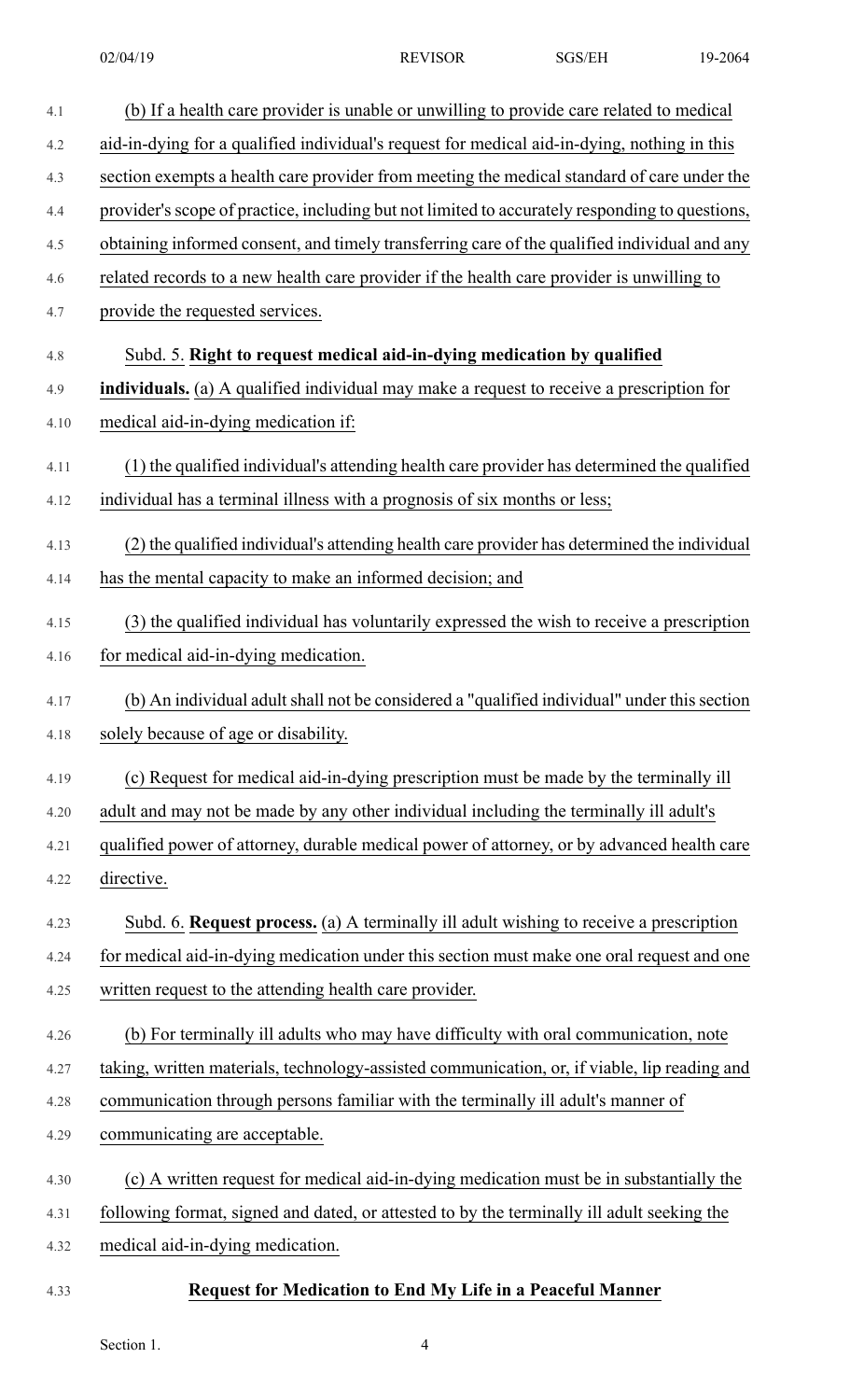| 5.1  |                                                                                                 |
|------|-------------------------------------------------------------------------------------------------|
| 5.2  |                                                                                                 |
| 5.3  | illness. I have been fully informed of my diagnosis and prognosis of six months or less to      |
| 5.4  | live, the nature of the medical aid-in-dying medication to be prescribed, the potential         |
| 5.5  | associated risks, the expected result, and the feasible alternatives or additional treatment    |
| 5.6  | opportunities available to me, including comfort care, palliative care, hospice care, and pain  |
| 5.7  | control.                                                                                        |
| 5.8  | I request that my attending health care provider prescribe medical aid-in-dying medication      |
| 5.9  | that will end my life in a peaceful manner if I choose to take the medication, and I authorize  |
| 5.10 | my attending health care provider to contact a pharmacist to fill my prescription. I understand |
| 5.11 | that I have the right to rescind this request at any time. I understand the seriousness of this |
| 5.12 | request and I expect to die if I take the medical aid-in-dying medication prescribed.           |
| 5.13 | I make this request voluntarily, without reservation, free from coercion or pressure, and       |
| 5.14 | I accept full responsibility for my actions.                                                    |
| 5.15 |                                                                                                 |
| 5.16 |                                                                                                 |
| 5.17 | Subd. 7. Informed decision required. (a) An individual adult with a terminal illness is         |
| 5.18 | not a qualified individual and may not receive a prescription for medical aid-in-dying          |
| 5.19 | medication unless the individual adult has made an informed decision as defined in              |
| 5.20 | subdivision 2.                                                                                  |
| 5.21 | (b) Immediately before writing a prescription for medical aid-in-dying medication, the          |
| 5.22 | attending health care provider must verify that the individual adult with a terminal illness    |
| 5.23 | is making an informed decision.                                                                 |
| 5.24 | Subd. 8. Right to rescind request; opportunity to rescind. (a) At any time, a terminally        |
| 5.25 | ill adult may rescind a request for medical aid-in-dying medication without regard to the       |
| 5.26 | terminally ill adult's mental state being a factor.                                             |
| 5.27 | (b) An attending health care provider must not write a prescription for medical                 |
| 5.28 | aid-in-dying medication under this section unless the provider has offered the qualified        |
| 5.29 | individual an opportunity to rescind the request.                                               |
| 5.30 | Subd. 9. Attending health care provider responsibilities. The attending health care             |
| 5.31 | provider shall:                                                                                 |
| 5.32 | (1) provide care that conforms with accepted medical standards and guidelines under             |

5.33 the provider's scope of practice;

Section 1. 5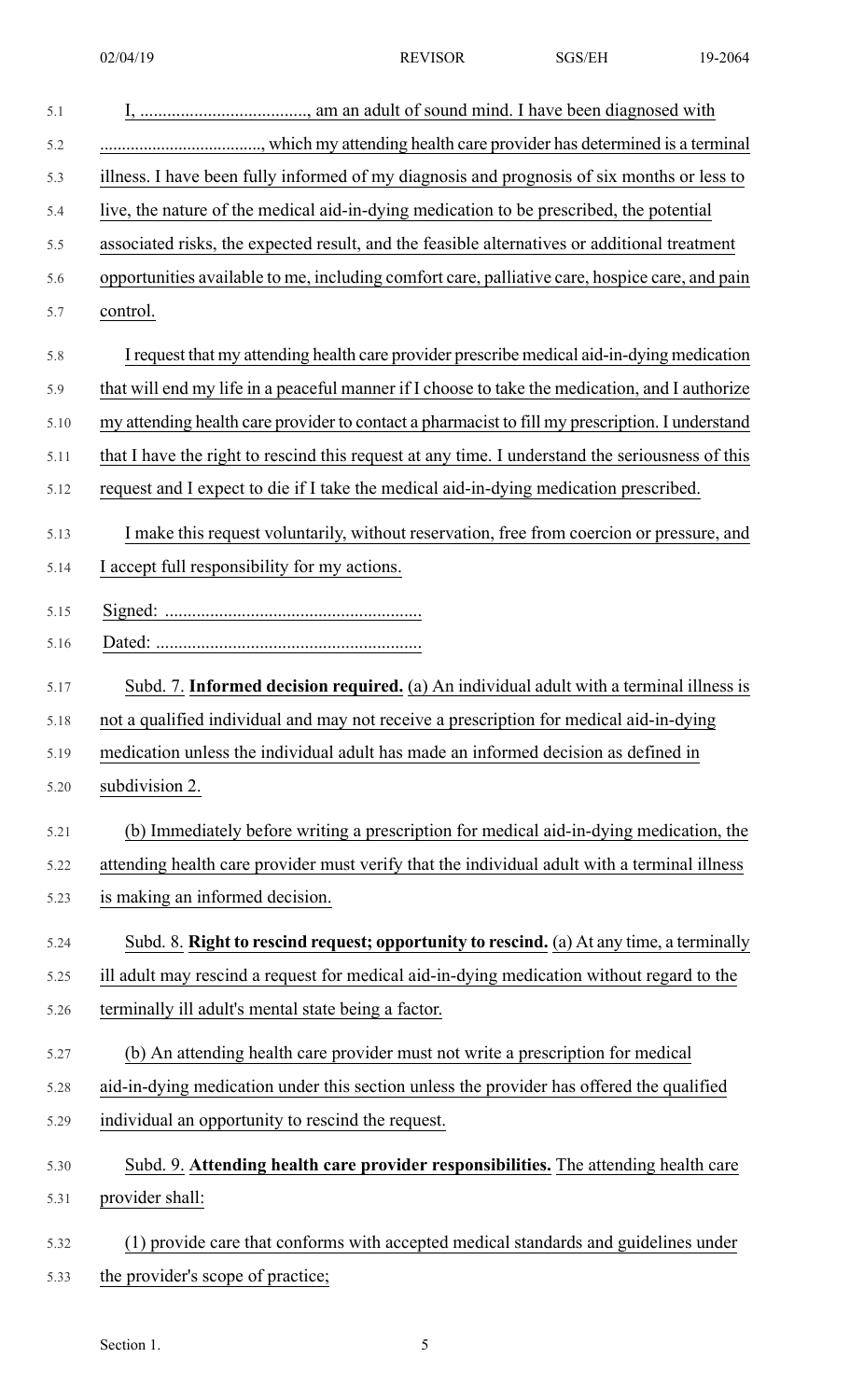02/04/19 REVISOR SGS/EH 19-2064

| 6.1  | (2) make the initial determination of whether an individual adult requesting medical          |
|------|-----------------------------------------------------------------------------------------------|
| 6.2  | aid-in-dying:                                                                                 |
| 6.3  | (i) has a terminal illness with a prognosis of six months or less;                            |
| 6.4  | (ii) is mentally capable; and                                                                 |
| 6.5  | (iii) has made the request for medical aid-in-dying medication voluntarily;                   |
| 6.6  | (3) provide full disclosure to confirm that the terminally ill adult is making an informed    |
| 6.7  | decision by discussing with the terminally ill adult:                                         |
| 6.8  | (i) the terminally ill adult's medical diagnosis and prognosis of six months or less;         |
| 6.9  | (ii) the potential risks associated with taking the medication to be prescribed for medical   |
| 6.10 | aid-in-dying;                                                                                 |
| 6.11 | (iii) the probable result of taking the medication to be prescribed for medical aid-in-dying; |
| 6.12 | (iv) the choices available to the terminally ill adult, including the possibility that the    |
| 6.13 | terminally ill adult may choose not to fill the prescription for the medication, or may fill  |
| 6.14 | the prescription for the medication but may decide not to self-administer it; and             |
| 6.15 | (v) any feasible alternatives, concurrent or additional treatment opportunities, including    |
| 6.16 | but not limited to comfort care, palliative care, hospice care, and pain control;             |
| 6.17 | (4) provide the terminally ill adult with a referral for any alternative, concurrent, or      |
| 6.18 | additional treatment option as needed;                                                        |
| 6.19 | (5) confirm that the terminally ill adult's request does not arise from coercion or undue     |
| 6.20 | influence by another person by discussing with the terminally ill adult, outside the presence |
| 6.21 | of other persons, except for an interpreter if necessary, whether the terminally ill adult is |
| 6.22 | feeling coerced or unduly influenced by another person;                                       |
| 6.23 | (6) refer the terminally ill adult to a consulting health care provider for:                  |
| 6.24 | (i) medical confirmation of the terminally ill adult's diagnosis and prognosis;               |
| 6.25 | (ii) determination of whether the terminally ill adult is mentally capable and is making      |
| 6.26 | an informed decision; and                                                                     |
| 6.27 | (iii) determination of whether the terminally ill adult is acting voluntarily;                |
| 6.28 | (7) add the consulting health care provider's written determination to the terminally ill     |
| 6.29 | adult's medical record;                                                                       |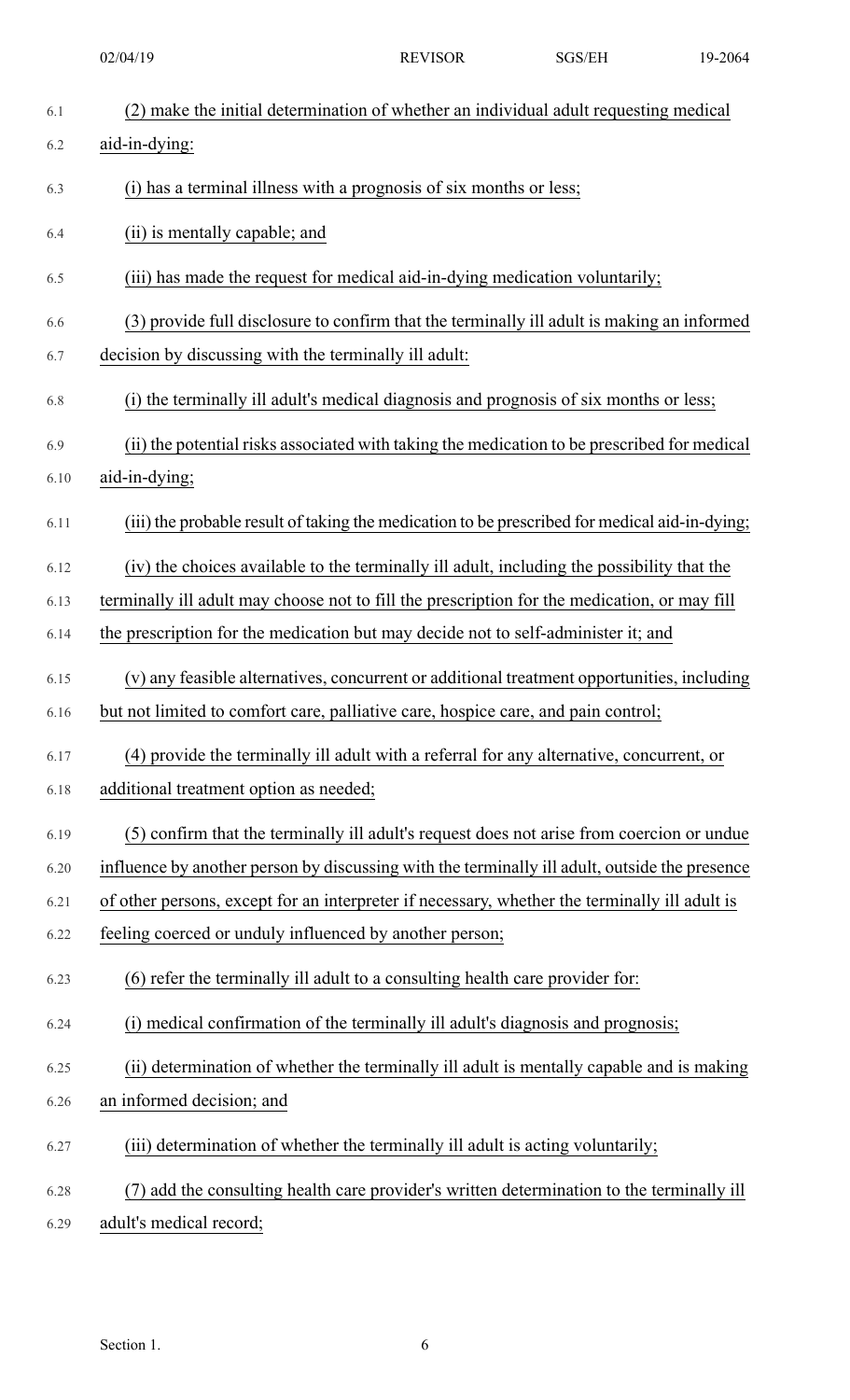| (8) refer the terminally ill adult to a licensed mental health professional if the attending   |
|------------------------------------------------------------------------------------------------|
| health care provider believes the terminally ill adult may not be mentally capable of making   |
| an informed decision, and add the mental health professional's written determination to the    |
| terminally ill adult's medical record;                                                         |
| (9) counsel the terminally ill adult on the potential benefits of:                             |
| (i) notifying family of the terminally ill adult's decision to request and obtain medical      |
| aid-in-dying medication as one end-of-life care option; and                                    |
| (ii) having another person present when the terminally ill adult self-administers the          |
| medical aid-in-dying medication to be prescribed;                                              |
| $(10)$ counsel the terminally ill adult on the importance of:                                  |
| (i) safe-keeping and proper disposal of unused medical aid-in-dying medication according       |
| to federal Food and Drug Administration guidelines, and state law, if applicable; and          |
| (ii) not taking the medical aid-in-dying medication in a public place;                         |
| (11) inform the terminally ill adult that the request for medical aid-in-dying medication      |
| may be rescinded at any time and in any manner;                                                |
| (12) ensure that all appropriate steps are carried out under this section before writing a     |
| prescription for medical aid-in-dying medication and either:                                   |
| (i) dispense the medical aid-in-dying medication to the qualified individual, including        |
| ancillary medications intended to minimize the terminally ill adult's discomfort, if the       |
| attending health care provider has a current drug enforcement administration certificate and   |
| complies with any applicable administrative rule; or                                           |
| (ii) deliver the written prescription personally, by mail, or through an authorized electronic |
| transmission to a licensed pharmacist who will dispense the medical aid-in-dying medication    |
| in person to the qualified individual, the attending health care provider, or to an individual |
| expressly designated by the qualified individual or, with a signature required on delivery,    |
| by mail service or by messenger service; and                                                   |
| (13) document in the terminally ill adult's medical record the diagnosis and prognosis,        |
| mental capability, date of the oral request and valid written request, and a notation that all |
| the requirements under this section have been completed including the medical aid-in-dying     |
| medication and any ancillary medications prescribed.                                           |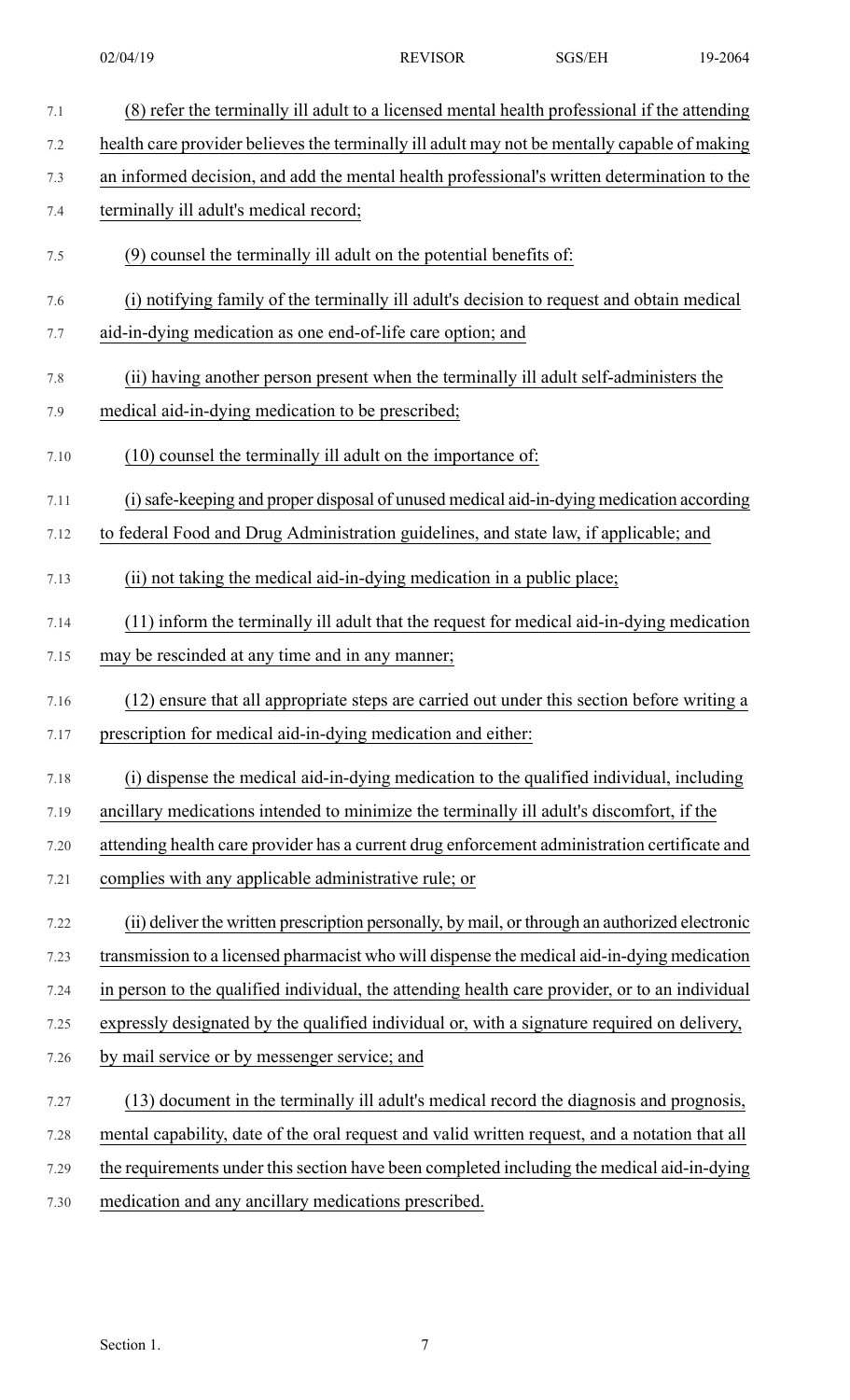| 8.1     | Subd. 10. Consulting health care provider responsibilities. Before a terminally ill                 |
|---------|-----------------------------------------------------------------------------------------------------|
| 8.2     | adult may receive a prescription for medical aid-in-dying medication, a consulting health           |
| 8.3     | care provider must:                                                                                 |
| 8.4     | (1) evaluate the terminally ill adult and all relevant medical records; and                         |
| 8.5     | (2) confirm in writing to the attending health care provider:                                       |
| 8.6     | (i) that the terminally ill adult has a terminal illness and prognosis of six months or less;       |
| 8.7     | (ii) that the terminally ill adult is mentally capable, or provide documentation that the           |
| $8.8\,$ | consulting health care provider has referred the terminally ill adult for further evaluation        |
| 8.9     | according to subdivision 11;                                                                        |
| 8.10    | (iii) that the terminally ill adult is making an informed decision; and                             |
| 8.11    | (iv) that the terminally ill adult is acting voluntarily.                                           |
| 8.12    | Subd. 11. Terminally ill adult mentally capable; referral to mental health                          |
| 8.13    | <b>professional.</b> (a) If either the attending health care provider or the consulting health care |
| 8.14    | provider believes the terminally ill adult may not be mentally capable of making an informed        |
| 8.15    | decision, the attending health care provider or consulting health care provider shall refer         |
| 8.16    | the terminally ill adult to a licensed mental health professional for determination of whether      |
| 8.17    | the terminally ill adult is mentally capable of making an informed decision                         |
| 8.18    | (b) A licensed mental health professional who evaluates a terminally ill adult under this           |
| 8.19    | subdivision shall communicate in writing to the attending or consulting health care provider        |
| 8.20    | who requests the evaluation the mental health professional's conclusion about whether the           |
| 8.21    | terminally ill adult is mentally capable of making an informed decision.                            |
| 8.22    | (c) If the licensed mental health professional determines that the terminally ill adult is          |
| 8.23    | not currently mentally capable of making informed decisions, the terminally ill adult shall         |
| 8.24    | not be deemed a qualified individual under this section and the attending health care provider      |
| 8.25    | shall not prescribe medical aid-in-dying medication to the terminally ill adult.                    |
| 8.26    | Subd. 12. Use of interpreters. (a) An interpreter whose services are provided to a                  |
| 8.27    | terminally ill adult requesting information or services under this section shall meet the           |
| 8.28    | standards of the National Council on Interpreting in Health Care or other standards deemed          |
| 8.29    | acceptable by the commissioner of health.                                                           |
| 8.30    | (b) An interpreter used according to this section must not be related to the qualified              |
| 8.31    | terminally ill adult by blood, marriage, registered domestic partnership, or adoption or be         |
| 8.32    | entitled to a portion of the terminally ill adult's estate upon death.                              |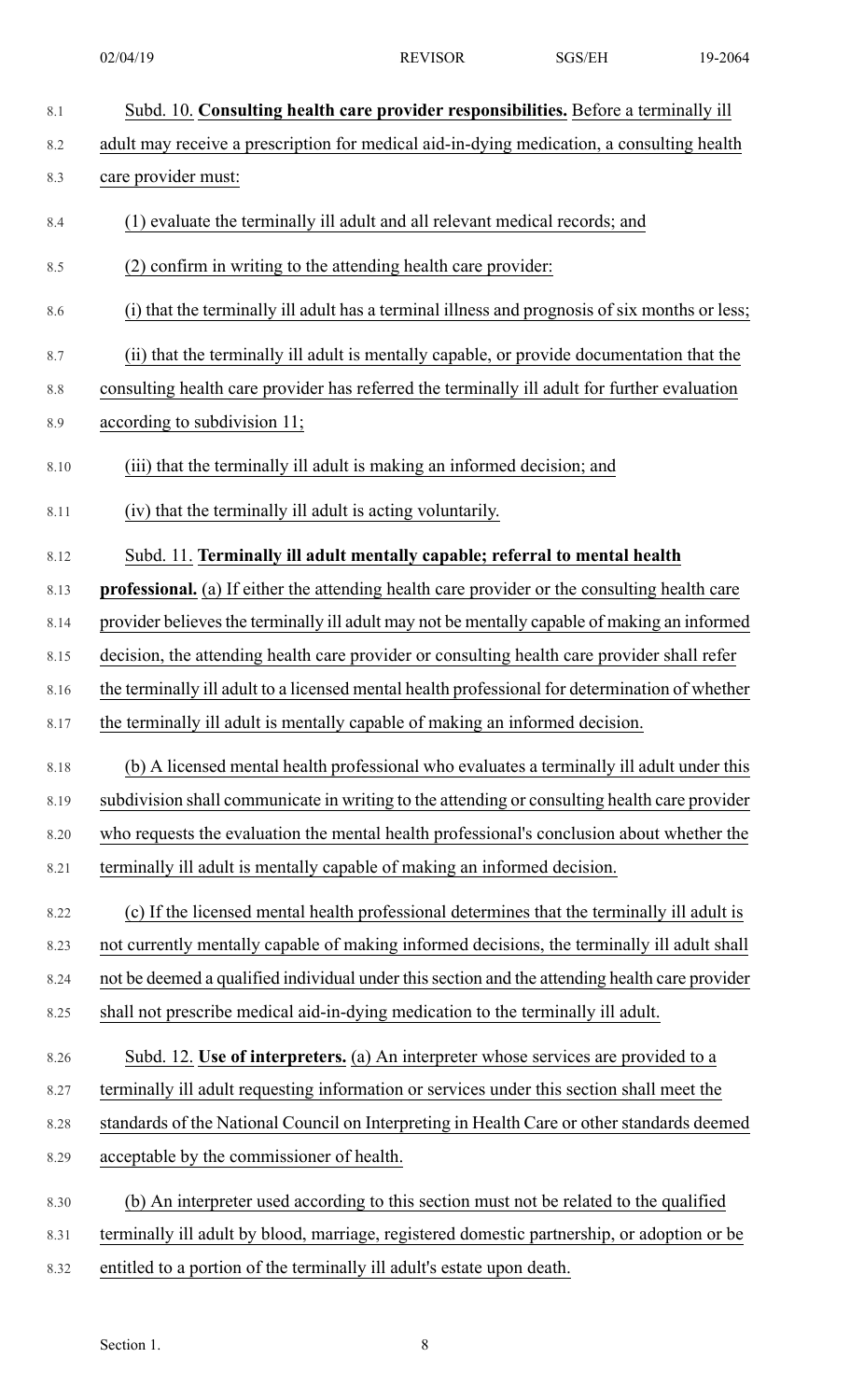| 9.1  | Subd. 13. Death certificate. (a) Unless otherwise prohibited by law, the attending health      |
|------|------------------------------------------------------------------------------------------------|
| 9.2  | care provider or the hospice medical director shall sign the death certificate of a terminally |
| 9.3  | ill adult who obtained and self-administered medical aid-in-dying medication.                  |
| 9.4  | (b) When a death has occurred by use of medical aid-in-dying medication, the manner            |
| 9.5  | of death shall be listed as the underlying terminal illness and not as a suicide or homicide.  |
| 9.6  | (c) When a death has occurred by use of medical aid-in-dying medication, this alone            |
| 9.7  | does not constitute grounds for a post-mortem inquiry.                                         |
| 9.8  | Subd. 14. Safe disposal of unused medical aid-in-dying medications. A person who               |
| 9.9  | has custody or control of medical aid-in-dying medication dispensed under this section that    |
| 9.10 | remains unused after the terminally ill adult's death shall dispose of the unused medical      |
| 9.11 | aid-in-dying medication by lawful means according to state and federal guidelines including:   |
| 9.12 | (1) returning the unused medical aid-in-dying medication to a federally approved               |
| 9.13 | medication take-back program or mail-back program; or                                          |
| 9.14 | (2) returning the unused medical aid-in-dying medication to the local or state police          |
| 9.15 | departments who shall dispose of the medication by lawful means.                               |
| 9.16 | Subd. 15. Reporting requirements; rulemaking. (a) The commissioner of health shall:            |
| 9.17 | (1) adopt rules to facilitate the collection of information regarding compliance with this     |
| 9.18 | section; and                                                                                   |
| 9.19 | (2) review a sample of records maintained according to this section annually and generate      |
| 9.20 | and make available to the public a statistical report of the information collected.            |
| 9.21 | (b) Except as otherwise required by law, information collected under this section is not       |
| 9.22 | for public data under chapter 13.                                                              |
| 9.23 | Subd. 16. Effect on construction of wills, contracts, and statutes. (a) Any provision          |
| 9.24 | in a contract, will or other agreement, whether written or oral, that would affect whether a   |
| 9.25 | terminally ill adult may make or rescind a request for medical aid-in-dying medication, is     |
| 9.26 | not valid.                                                                                     |
| 9.27 | (b) Any obligation owing under a currently existing contract may not be conditioned on         |
| 9.28 | or affected by a terminally ill adult's act of making or rescinding a request for medical      |
| 9.29 | aid-in-dying medication.                                                                       |
| 9.30 | Subd. 17. Insurance or annuity policies. (a) The sale, procurement, or issuance of a           |
| 9.31 | life, health or accident insurance or annuity policy, or the rate charged for a policy may not |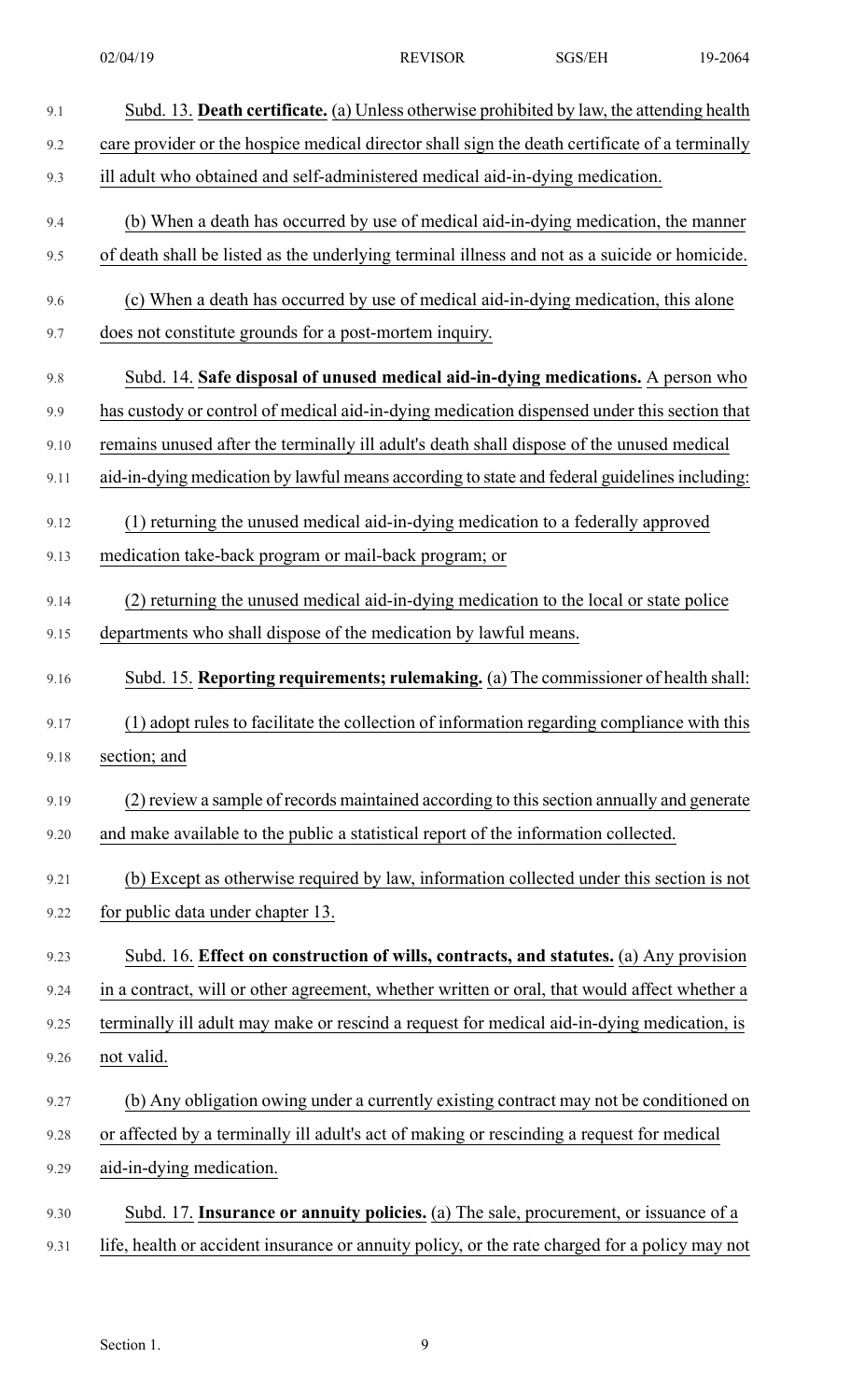02/04/19 REVISOR SGS/EH 19-2064

| 10.1  | be conditioned on or affected by a terminally ill adult's act of making or rescinding a request |
|-------|-------------------------------------------------------------------------------------------------|
| 10.2  | for medical aid-in-dying medication.                                                            |
| 10.3  | (b) A qualified terminally ill adult's act of self-administering medical aid-in-dying           |
| 10.4  | medication shall not invalidate any part of a life, health, or accident insurance or annuity    |
| 10.5  | policy.                                                                                         |
| 10.6  | (c) It is unlawful for an insurer to deny or alter health care benefits otherwise available     |
| 10.7  | to a terminally ill adult based on the availability of medical aid-in-dying medication or       |
| 10.8  | otherwise attempt to coerce a terminally ill adult to make a request for medical aid-in-dying   |
| 10.9  | medication.                                                                                     |
| 10.10 | Subd. 18. Immunities for actions in good faith; prohibition against reprisals. (a) A            |
| 10.11 | health care provider or health care facility is not subject to civil or criminal liability or   |
| 10.12 | professional disciplinary action, including censure, suspension, loss of license, loss of       |
| 10.13 | privileges, loss of membership, or any other penalty for providing medical care in good         |
| 10.14 | faith compliance with this section, which includes being present when a qualified terminally    |
| 10.15 | ill adult self-administers the prescribed medical aid-in-dying medication.                      |
| 10.16 | (b) A health care provider, health care facility or professional organization or association    |
| 10.17 | must not subject a health care provider to censure, discipline, suspension, loss of license,    |
| 10.18 | loss of privileges, loss of membership, or any other penalty for, in good faith, writing or     |
| 10.19 | refusing to write a prescription for medication under this section or for providing scientific  |
| 10.20 | and accurate information about medical aid-in-dying to a terminally ill adult.                  |
| 10.21 | (c) A health care provider is not subject to civil or criminal liability when, in compliance    |
| 10.22 | with this section, the provider writes or dispenses a prescription for medical aid-in-dying     |
| 10.23 | medication.                                                                                     |
| 10.24 | (d) A person is not subject to civil or criminal liability, when in compliance with this        |
| 10.25 | section, the person is present when a qualified individual self-administers the prescribed      |
| 10.26 | medical aid-in-dying medication.                                                                |
| 10.27 | (e) A request by a terminally ill adult for medical aid-in-dying medication or an attending     |
| 10.28 | health care provider providing medical aid-in-dying medication under this section does not      |
| 10.29 | solely constitute neglect or elder abuse for any purpose of law or provide the sole basis for   |
| 10.30 | the appointment of a guardian or conservator.                                                   |
| 10.31 | This section does not limit civil or criminal liability for negligence, recklessness, or<br>(f) |
|       |                                                                                                 |

10.32 intentional misconduct.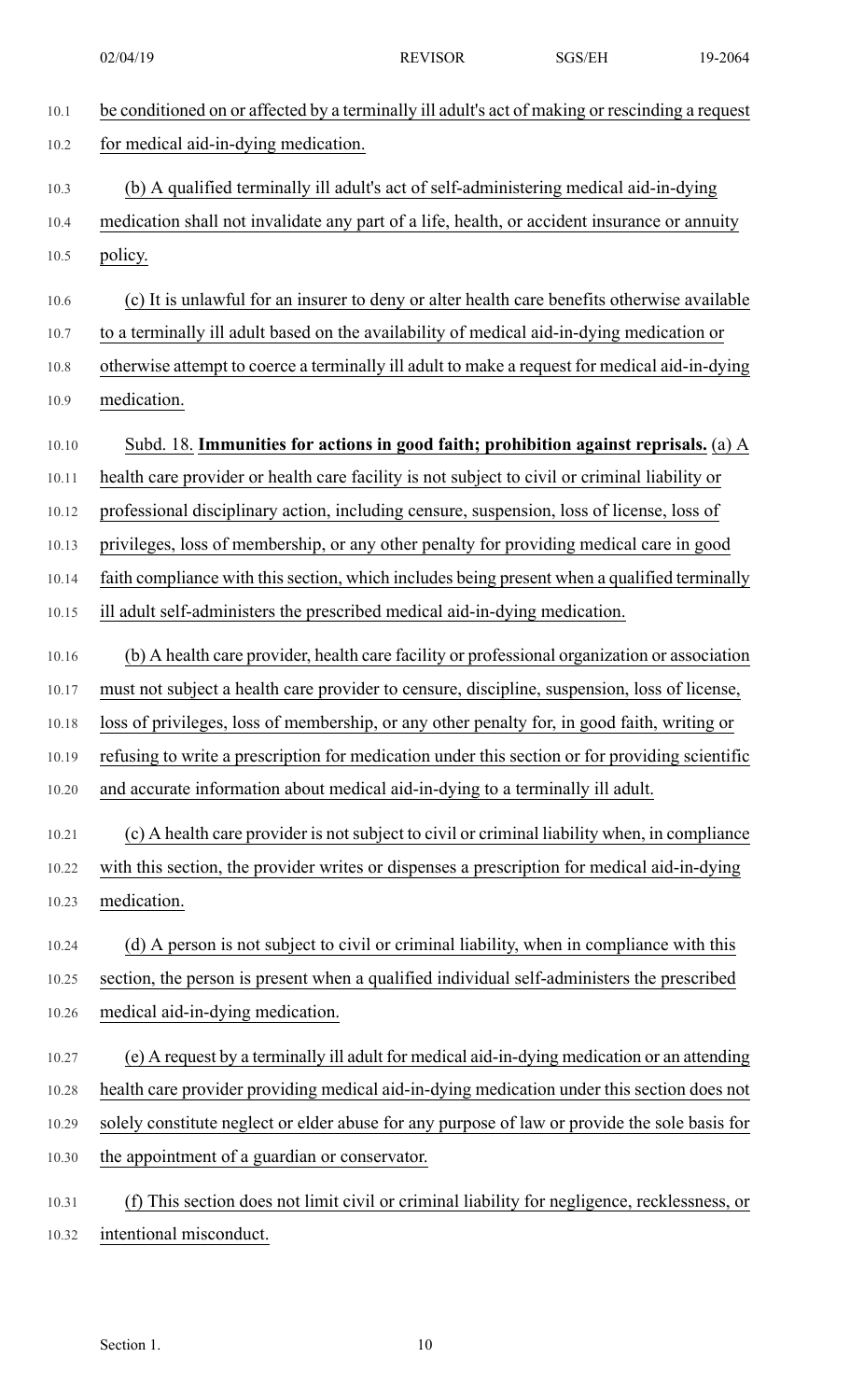| 11.1  | Subd. 19. No duty to provide medical aid-in-dying. (a) A health care provider may                 |
|-------|---------------------------------------------------------------------------------------------------|
| 11.2  | choose whether to provide medical aid-in-dying to a terminally ill adult according to this        |
| 11.3  | section.                                                                                          |
| 11.4  | (b) If a health care provider is unable or unwilling to carry out a terminally ill adult's        |
| 11.5  | request for medical aid-in-dying, the provider must make reasonable efforts to accommodate        |
| 11.6  | the terminally ill adult's request including transferring care of the terminally ill adult to a   |
| 11.7  | new health care provider.                                                                         |
| 11.8  | Subd. 20. Health care facility permissible prohibitions. (a) A health care facility may           |
| 11.9  | not prohibit a health care provider employed or under contract to the facility from providing     |
| 11.10 | medical aid-in-dying for a qualified individual unless the qualified individual intends to        |
| 11.11 | self-administer the medical aid-in-dying medication on the facility's premises.                   |
| 11.12 | (b) The health care facility must notify qualified individuals and health care providers          |
| 11.13 | in writing if the facility intends to prohibit health care providers from prescribing medical     |
| 11.14 | aid-in-dying medication for qualified individuals who intend to self-administer on the            |
| 11.15 | facility's premises, and refer the qualified adult to a new health care facility without a        |
| 11.16 | prohibition.                                                                                      |
| 11.17 | (c) If the qualified individual wishes to transfer care to a new health care facility, the        |
| 11.18 | health care providers shall coordinate a timely transfer, including transfer of the qualified     |
| 11.19 | individual's medical records.                                                                     |
| 11.20 | (d) A health care facility that fails to provide advance notice in writing to qualified           |
| 11.21 | individuals and health care providers must not enforce any policy against a health care           |
| 11.22 | provider.                                                                                         |
| 11.23 | (e) A health care facility or health care provider must not prohibit a health care provider       |
| 11.24 | from providing service consistent with the applicable standard of medical care under the          |
| 11.25 | provider's scope of practice including:                                                           |
| 11.26 | (1) informing and providing information to qualified individuals about medical                    |
| 11.27 | aid-in-dying;                                                                                     |
| 11.28 | (2) being present when a qualified individual self-administers medical aid-in-dying               |
| 11.29 | medication if requested by the qualified individual or the qualified individual's representative; |
| 11.30 | and                                                                                               |
| 11.31 | (3) providing a referral to another health care provider.                                         |
| 11.32 | Subd. 21. Liabilities and penalties. (a) Purposely or knowingly altering or forging a             |

11.33 request for medical aid-in-dying medication to end an individual'slife without the individual's